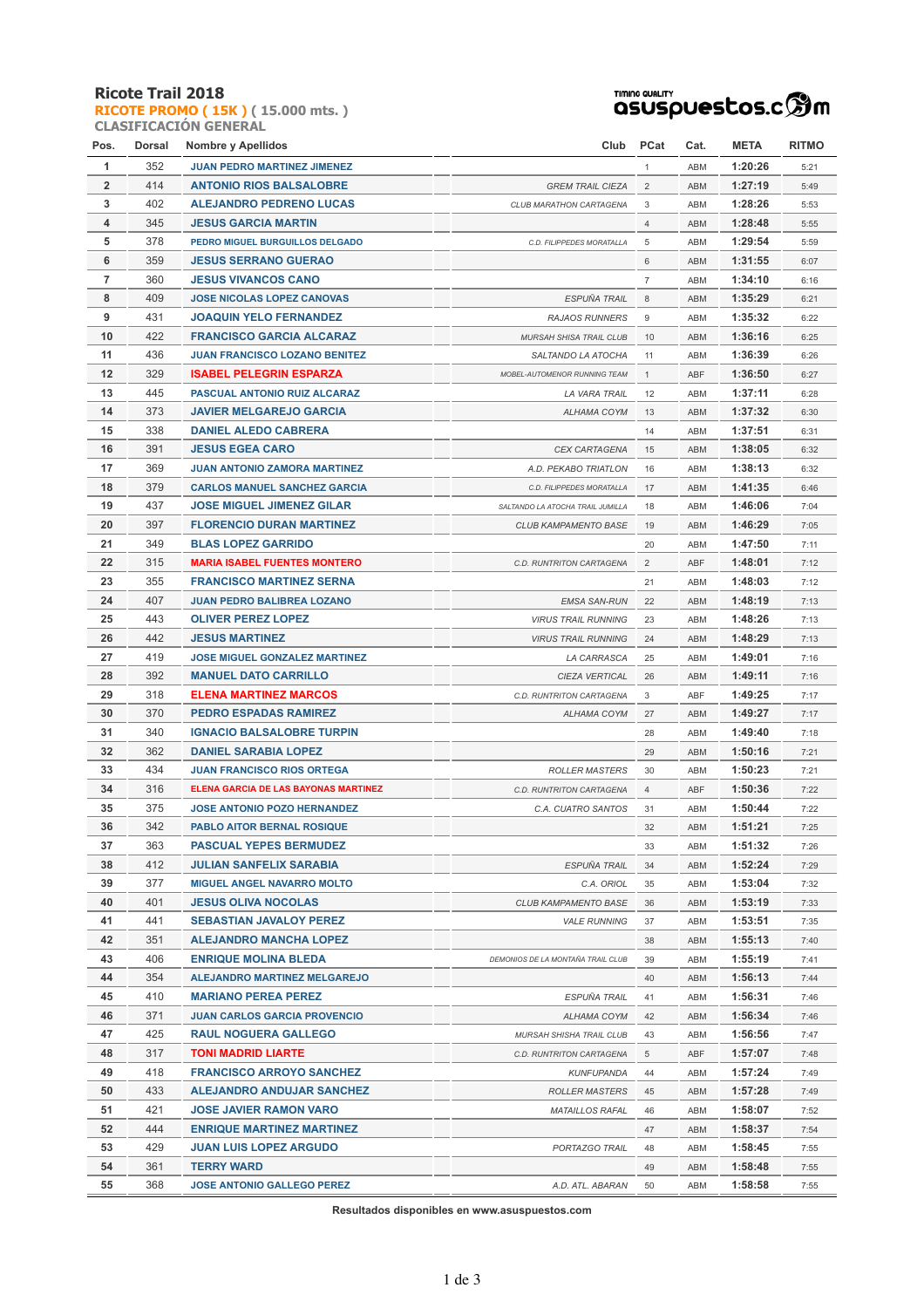#### **Ricote Trail 2018**

**RICOTE PROMO ( 15K ) ( 15.000 mts. ) CLASIFICACIÓN GENERAL**

# TIMING QUALITY<br>QSUSPUESCOS.C **SOM**

| Pos. | Dorsal | <b>Nombre y Apellidos</b>             | Club                              | PCat           | Cat. | META    | <b>RITMO</b> |
|------|--------|---------------------------------------|-----------------------------------|----------------|------|---------|--------------|
| 56   | 350    | <b>AGUSTIN LOPEZ MARTINEZ</b>         |                                   | 51             | ABM  | 1:59:06 | 7:56         |
| 57   | 325    | <b>SONIA GUILLEN CALDERON</b>         | CEX CARTAGENA                     | 6              | ABF  | 2:00:01 | 8:00         |
| 58   | 367    | <b>OSCAR ABELLAN MARTINEZ</b>         | A.D. ATL. ABARAN                  | 52             | ABM  | 2:00:38 | 8:02         |
| 59   | 308    | <b>MARIA HERRERA AVILES</b>           |                                   | $\overline{7}$ | ABF  | 2:00:49 | 8:03         |
| 60   | 393    | <b>JUAN ANTONIO GUILLAMON SAORIN</b>  | C.D. QUIPAR                       | 53             | ABM  | 2:01:02 | 8:04         |
| 61   | 405    | <b>ANTONIO FCO. GARCIA REAL</b>       | DEMONIOS DE LA MONTAÑA TRAIL CLUB | 54             | ABM  | 2:01:30 | 8:06         |
| 62   | 341    | <b>ANTONIO BERNABE GONZALEZ</b>       |                                   | 55             | ABM  | 2:01:42 | 8:06         |
| 63   | 339    | <b>MANOLO BAEZA RIVES</b>             |                                   | 56             | ABM  | 2:02:00 | 8:08         |
| 64   | 386    | <b>ANTONIO LUIS ESTRADA LIMORTE</b>   | C.M.E. VALLE DE RICOTE            | 57             | ABM  | 2:02:43 | 8:10         |
| 65   | 396    | <b>MIGUEL A. CARRASCO PIERNAS</b>     | CLUB KAMPAMENTO BASE              | 58             | ABM  | 2:03:28 | 8:13         |
| 66   | 321    | ELENA AMOSTEGUI FERNANDEZ             | C.M.E. VALLE DE RICOTE            | 8              | ABF  | 2:04:56 | 8:19         |
| 67   | 385    | <b>MANUEL ABELLAN SOLER</b>           | C.M.E. VALLE DE RICOTE            | 59             | ABM  | 2:04:58 | 8:19         |
| 68   | 395    | <b>PEDRO ARROYO LOPEZ</b>             | CLUB KAMPAMENTO BASE              | 60             | ABM  | 2:05:27 | 8:21         |
| 69   | 440    | <b>MIGUEL A ALACID DE PASCUAL</b>     | <b>UNIVERSO PSYCHE</b>            | 61             | ABM  | 2:05:53 | 8:23         |
| 70   | 389    | <b>JAVIER CERVANTES GALLEGO</b>       | CARTAGENA TRAIL                   | 62             | ABM  | 2:05:59 | 8:23         |
| 71   | 310    | <b>LAURA CALATAYUD GRACIA</b>         | ALHAMA COYM                       | 9              | ABF  | 2:06:15 | 8:25         |
| 72   | 417    | <b>JOSE RAMON FAURA PEREZ</b>         | <b>KAMPAMENTO BASE</b>            | 63             | ABM  | 2:06:37 | 8:26         |
| 73   | 356    | <b>BRIAN QUIJADA RODRIGUEZ</b>        |                                   | 64             | ABM  | 2:07:31 | 8:30         |
| 74   | 426    | <b>FCO JAVIER ZARAGOZA BASTIDA</b>    | MURSAH SHISHA TRAIL MURCIA        | 65             | ABM  | 2:08:01 | 8:32         |
| 75   | 424    | <b>ANTONIO ALCARAZ RODRIGUEZ</b>      | MURSAH SHISHA TRAIL CLUB          | 66             | ABM  | 2:08:03 | 8:32         |
| 76   | 430    | <b>MARIANO ORTIZ AROCA</b>            | PORTAZGO TRAIL                    | 67             | ABM  | 2:08:27 | 8:33         |
| 77   | 302    | <b>CARIDAD MESEGUER PEREZ</b>         |                                   | 10             | ABF  | 2:08:31 | 8:34         |
| 78   | 332    | <b>LOLA CAMPOS INIESTA</b>            |                                   | 11             | ABF  | 2:08:34 | 8:34         |
| 79   | 305    | <b>MARIA MARTA ROSALES</b>            |                                   | 12             | ABF  | 2:08:38 | 8:34         |
| 80   | 333    | EVA MARIA MUELAS MATEO                | CLUB UNIVERSITARIO DE MONTAÑA     | 13             | ABF  | 2:08:41 | 8:34         |
| 81   | 364    | <b>ENRIQUE MANUEL PEREZ MORENO</b>    | 100% ALL SPORT                    | 68             | ABM  | 2:09:27 | 8:37         |
| 82   | 435    | <b>MIGUEL NAVARRO PLA</b>             | <b>RUN4FUN</b>                    | 69             | ABM  | 2:09:51 | 8:39         |
| 83   | 346    | <b>DAVID GIL NICOLAS</b>              |                                   | 70             | ABM  | 2:09:54 | 8:39         |
| 84   | 348    | <b>FERMIN GUILLEN LOPEZ</b>           |                                   | 71             | ABM  | 2:10:19 | 8:41         |
| 85   | 337    | <b>CARLOS VICENTE AGUSTIN GARCIA</b>  |                                   | 72             | ABM  | 2:10:32 | 8:42         |
| 86   | 384    | <b>PASCUAL DOMENECH PEDRERO</b>       | C.D.RUNTRITON.                    | 73             | ABM  | 2:10:41 | 8:42         |
| 87   | 323    | <b>LOLI MORENO NAVARRO</b>            | C.T. TRAVESIAS MITOS              | 14             | ABF  | 2:11:14 | 8:44         |
| 88   | 416    | <b>JOAQUIN TOMAS ORTEGA</b>           | HINNENI TRAIL RUNNING JUMILLA     | 74             | ABM  | 2:12:09 | 8:48         |
| 89   | 404    | JUAN JOSE BALLESTEROS GUARDIOLA       | DEMONIOS DE LA MONTAÑA TRAIL CLUB | 75             | ABM  | 2:12:40 | 8:50         |
| 90   | 374    | <b>JOSE ANTONIO VALVERDE MARTINEZ</b> | ALHAMA COYM                       | 76             | ABM  | 2:12:54 | 8:51         |
| 91   | 301    | <b>HERMINIA MARTINEZ MARTINEZ</b>     |                                   | 15             | ABF  | 2:13:40 | 8:54         |
| 92   | 311    | CHARO GARCIA MASCARELL                | C.A. CUATRO SANTOS                | 16             | ABF  | 2:13:42 | 8:54         |
| 93   | 324    | LAURA GARCIA COSTA                    | <b>CEX CARTAGENA</b>              | 17             | ABF  | 2:15:26 | 9:01         |
| 94   | 432    | <b>JUAN JOSE BANOS SEGURA</b>         | <b>ROLL</b>                       | 77             | ABM  | 2:15:27 | 9:01         |
| 95   | 428    | <b>FRANCISCO MULA HERNANDEZ</b>       | PEÑA SENDERISTA EL ABUELO LA HOYA | 78             | ABM  | 2:18:48 | 9:15         |
| 96   | 314    | <b>ANA MARIA SORIA MARTINEZ</b>       | C.D. QUIPAR                       | 18             | ABF  | 2:18:50 | 9:15         |
| 97   | 394    | <b>DAVID SANCHEZ FERNANDEZ</b>        | C.D. QUIPAR                       | 79             | ABM  | 2:18:52 | 9:15         |
| 98   | 420    | <b>ANTONIO SANCHEZ LOPEZ</b>          | LAS CABRAS TIRAN AL MONTE         | 80             | ABM  | 2:19:14 | 9:16         |
| 99   | 322    | Mª MERCEDES GARCIA ALCARAZ            | C.M.E. VALLE DE RICOTE            | 19             | ABF  | 2:19:55 | 9:19         |
| 100  | 357    | <b>LUIS ROSSI FERRARI</b>             |                                   | 81             | ABM  | 2:21:33 | 9:26         |
| 101  | 307    | <b>VICTORIA WARD</b>                  |                                   | 20             | ABF  | 2:21:39 | 9:26         |
| 102  | 331    | <b>CRISTINA MORENO TOMAS</b>          | <b>ROLLER MASTERS</b>             | 21             | ABF  | 2:22:12 | 9:28         |
| 103  | 390    | <b>BAIRON FERNANDO JAYA PARDO</b>     | CARTAGENA TRAIL                   | 82             | ABM  | 2:22:14 | 9:28         |
| 104  | 427    | <b>LUCAS MOYA PASTOR</b>              | PEÑA SENDERISTA EL ABUELO LA HOYA | 83             | ABM  | 2:22:17 | 9:29         |
| 105  | 312    | <b>VERONICA ORDAX MAYOR</b>           | C.A. GRUMOCS                      | 22             | ABF  | 2:22:22 | 9:29         |
| 106  | 376    | <b>JOSE VICTOR NOGUERA APARICIO</b>   | C.A. GRUMOCS                      | 84             | ABM  | 2:25:15 | 9:41         |
| 107  | 388    | <b>FRAN MORENO NAVARRO</b>            | C.T. TRAVESIAS MITOS              | 85             | ABM  | 2:25:56 | 9:43         |
| 108  | 327    | NURIA MONSALVEZ RUIZ                  | CLUB MONTAÑERO SIERRA DE ALCARAZ  | 23             | ABF  | 2:27:49 | 9:51         |
| 109  | 313    | <b>HERMI ORTIZ FERREZ</b>             | C.A. ORIOL                        | 24             | ABF  | 2:27:59 | 9:51         |
| 110  | 400    | <b>PABLO MONREAL MONTALVO</b>         | CLUB KAMPAMENTO BASE              | 86             | ABM  | 2:28:42 | 9:54         |

**Resultados disponibles en www.asuspuestos.com**